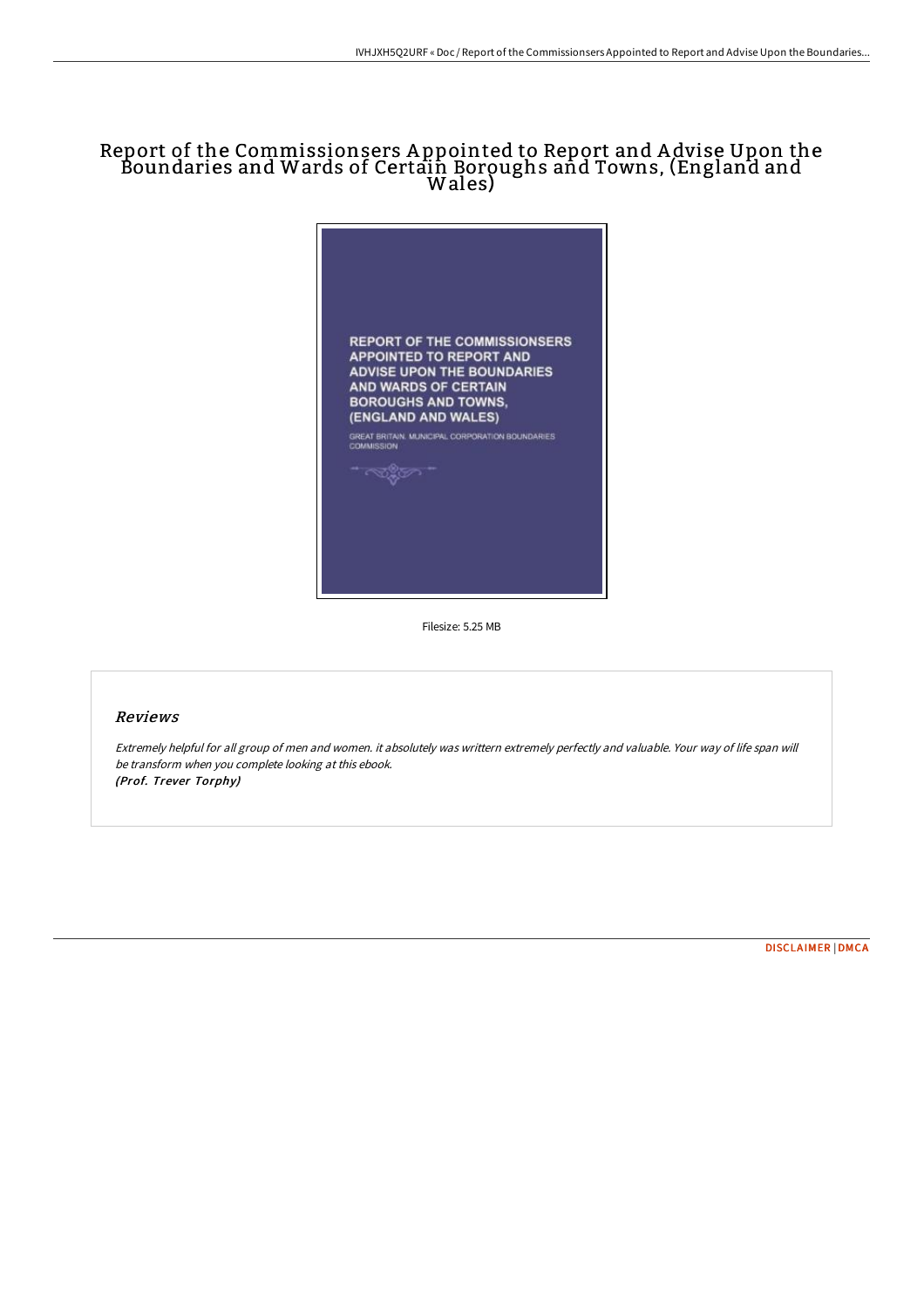## REPORT OF THE COMMISSIONSERS APPOINTED TO REPORT AND ADVISE UPON THE BOUNDARIES AND WARDS OF CERTAIN BOROUGHS AND TOWNS, (ENGLAND AND WALES)



Rarebooksclub.com, United States, 2012. Paperback. Book Condition: New. 246 x 189 mm. Language: English . Brand New Book \*\*\*\*\* Print on Demand \*\*\*\*\*.This historic book may have numerous typos and missing text. Purchasers can download a free scanned copy of the original book (without typos) from the publisher. Not indexed. Not illustrated. 1837 Excerpt: .within the Municipal Boundary, is exempt from the jurisdiction of the City Authorities, has been added by the Parliamentary Boundary Act. The Population within the Parliamentary Limits, amounted in 1831 to 6,508; Population. from the absence of trade or manufacture, (there being in the Town only one Carpet factory, giving employment to about 150 hands, ) the increase since 1831 has been trifling. The Grand Junction Canal passes near the City, and a branch communicates with the Coal and Iron districts about Wolverhampton. The City is well supplied with Water, and the expense of this is defrayed out of Water, charitable funds bequeathed for that purpose. The City is paved and lighted under a local Act, 46th Geo. III. c. 42. The Com-Paving and missioners are also under that Act empowered to appoint a nightly watch, but they LigDtinghave not availed themselves of their authority. The Police consists of one Head Officer appointed by the Corporation; and two Police. High Constables and nineteen Dozeners, who are appointed by the different Wards, but receive no pay. The salary of the Head Officer is loo/, per annum as Gaoler and Chief of the Police. The following Division into two Wards has been adopted by the Revising Bar-Boundary or risters, and we see no reason to object to it: --Wards. North Ward.--So much of the Borough as lies to the North of the following Line; (that is to say) From the Point at which the Walsall Road crosses the...

Read Report of the [Commissionser](http://digilib.live/report-of-the-commissionsers-appointed-to-report.html) s Appointed to Report and Advise Upon the Boundaries and Wards of Certain Boroughs and Towns, (England and Wales) Online

 $\mathbf{m}$ Download PDF Report of the [Commissionser](http://digilib.live/report-of-the-commissionsers-appointed-to-report.html)s Appointed to Report and Advise Upon the Boundaries and Wards of Certain Boroughs and Towns, (England and Wales)